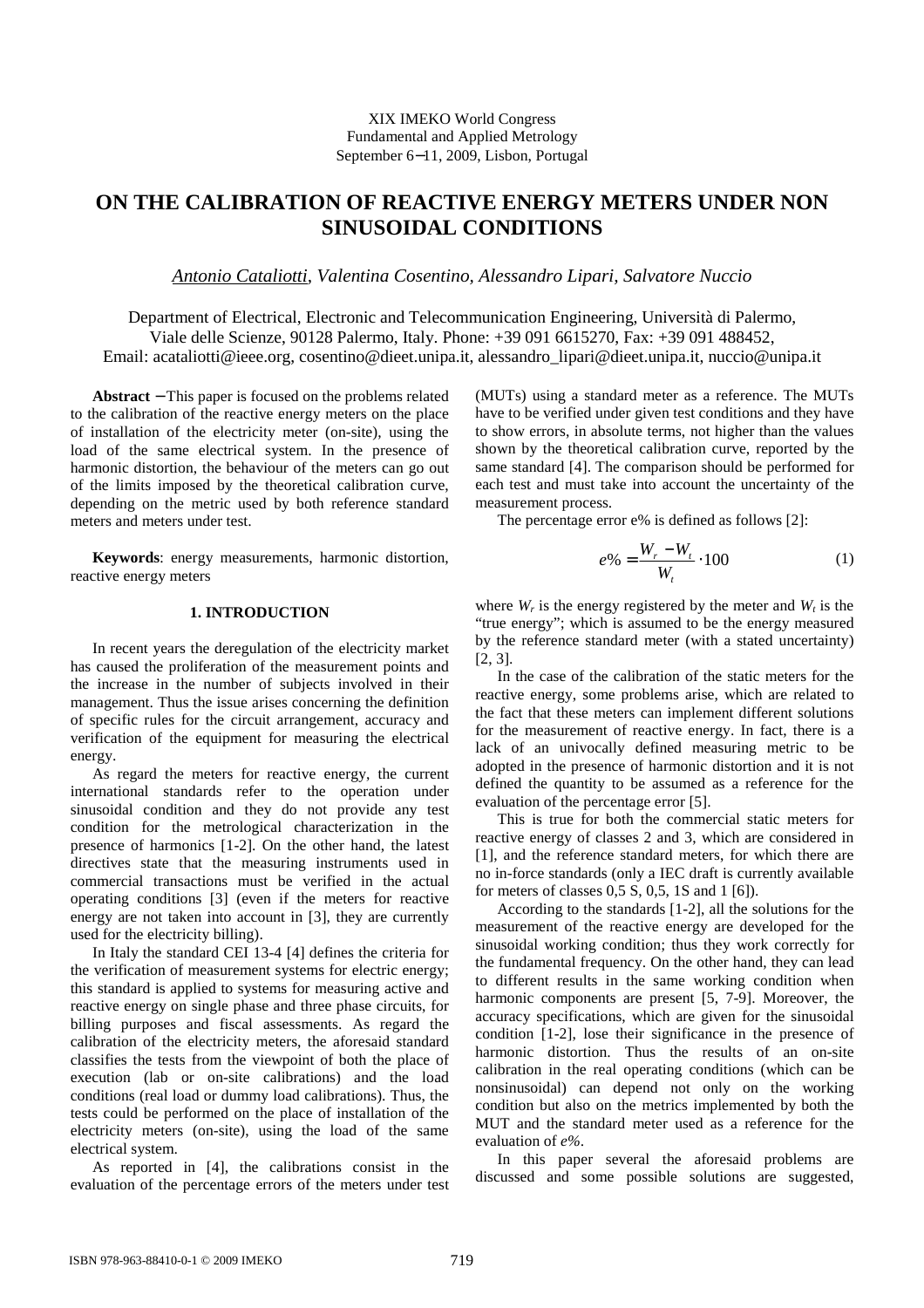concerning the calibration of the reactive energy meters on the place of installation of the electricity meter (on-site), using the load of the same electrical system. The analysis is supported by the results of some experimental tests, which have been carried out on both commercial and standard meters.

#### **2. OPERATING PRINCIPLES AND METRICS**

It is known that the static meters available on the market can be constructed with different solutions. For single-phase applications, the measurement of reactive energy (or power) can be obtained by means of an analogue or digital multiplication of current and voltage; the voltage (or the current) is preliminarily shifted by 90° by means of an integrator circuit, a time shifting of a quarter of a period, a filtering stage or another numeric technique.

The different implementations correspond to different mathematical models in which, in nonsinusoidal condition, the various harmonics give different contributions to the reactive power. As an example, three different metrics can be considered [5, 7-9].

For example, in the case of a 90° shifting of the voltage, by means of an integrator (named INT-metric in the following) or a time shifting of a quarter of a period (named T/4-metric), the reactive power can be expressed as follows:

$$
Q_{INT} = \frac{1}{T} \int_{0}^{t} \omega_{1} \cdot \left(-\int v(t)dt\right) \cdot i(t)dt = V_{1}I_{1} \sin \varphi_{1} + \frac{V_{2}I_{2} \sin \varphi_{2}}{2} + \dots = (2)
$$
  
\n
$$
= Q_{1} + \frac{Q_{2}}{2} + \frac{Q_{3}}{3} + \dots
$$
  
\n
$$
Q_{T/4} = \frac{1}{T} \int_{0}^{t} v(t) \cdot i\left(t - \frac{T}{4}\right) dt = V_{1}I_{1} \sin \varphi_{1} - V_{2}I_{2} \cos \varphi_{2} - V_{3}I_{3} \sin \varphi_{3} + \dots
$$
 (3)  
\n
$$
= Q_{1} - P_{2} - Q_{3} + P_{4} + Q_{5} \dots
$$

Moreover, digital meters, which are based on the numerical conversion of voltage and current signals, can also implement the mathematical definition of reactive power. For example, the expression

$$
N = \sqrt{S^2 - P^2} \tag{4}
$$

(named N-metric) corresponds to the "nonactive power" of the IEEE Std. 1459-2000 (or to the *Fryze*'s reactive power), but many other formulations can be adopted, which have been already proposed in literature [7, 10]

All the aforesaid metrics can be implemented for the construction of a commercial meter or a reference standard meter for reactive energy and in sinusoidal conditions these solutions lead to the same result. On the contrary, in the presence of harmonics on voltage and current, the solutions based on (2), (3) and (4) are not equivalent anymore. This fact was confirmed in previous papers [5, 7-10], by means of several experimental tests, which were carried out on different meters, both commercial and standard.

# **2. CALIBRATION OF THE METERS IN THE PRESENCE OF HARMONICS. EXPERIMENTAL TESTS AND DISCUSSION**

The experimental tests were carried out on the following static meters for both active and reactive energy:

- − a portable reference standard meter (named SM in the following), with declared percentage error  $e\%$  = 0,1 - 0,2% respectively for active and reactive energy constructed with a numeric phase shifting of a quarter of a period of the current, meter calibration factor  $K_{SM} = 3.10^6$  pulses/kvarh;
- a meter of accuracy class 0,5, developed by *STMicroelectronics*, (MUT 1) [11] with a shifting of 90° of the current by means of an integrator circuit, meter calibration factor *KM1* = 128000 pulses/kvarh
- two commercial static meters of accuracy class 1-2 respectively for active and reactive energy whose operating principles are not declared by the manufacturers (MUT 2 and 3); meter calibration factors  $K_{M2} = 100$  pulses/kvarh,  $K_{M3} =$ 1000pulses/kvarh.

Voltage and current were generated by means of a power calibrator Fluke 6100A Electrical Power Standard, with the "Energy" option, which allowed to have a fully independent control of voltages and currents during the tests; the voltage and current terminals of the calibrator were connected respectively with the voltage and current of circuit terminals each MUT. The reactive energy measured by each MUT were evaluated by counting a specified number of pulses provided by the MUT within a time interval *T* provided by the power calibrator. The time interval T (or the number of pulses to be counted) was chosen for each test in order to achieve an uncertainty on the measurement of the percentage error up to  $1/10<sup>th</sup>$  of the maximum allowable error for each MUT [8-9].

In previous papers [7-10] the authors proposed to evaluate the percentage error of equation (1) by assuming as "true energy" the reactive energy related to the fundamental components of voltages and currents  $(W_r = W_l)$  [8-9]. On the contrary, for the calibration of the meters, the "reference energy" is the energy measured by a standard meter, which depends on the metric adopted for the standard itself. Thus, as said before, in the presence of harmonics, the percentage errors of a given meter under calibration can depend not only on the operating conditions but also on the metric used to measure the reactive energy by both the standard meter and the meter under test itself. In detail, if these metrics are different, the results of the calibration are not meaningful, because the MUT and the standard meter measure different quantities. In order to avoid this problem the calibration should be carried out by using a standard meter which implements the same metric of the MUT.

If the metric of the MUT is not declared by the manufacturer (as it commonly happens), an experimental approach can be adopted [8-9] for the characterization of the meters for reactive energy in the presence of harmonic distortion and for the individuation of their operating principle. It was based on the comparison of the measurements performed by the generic meter under test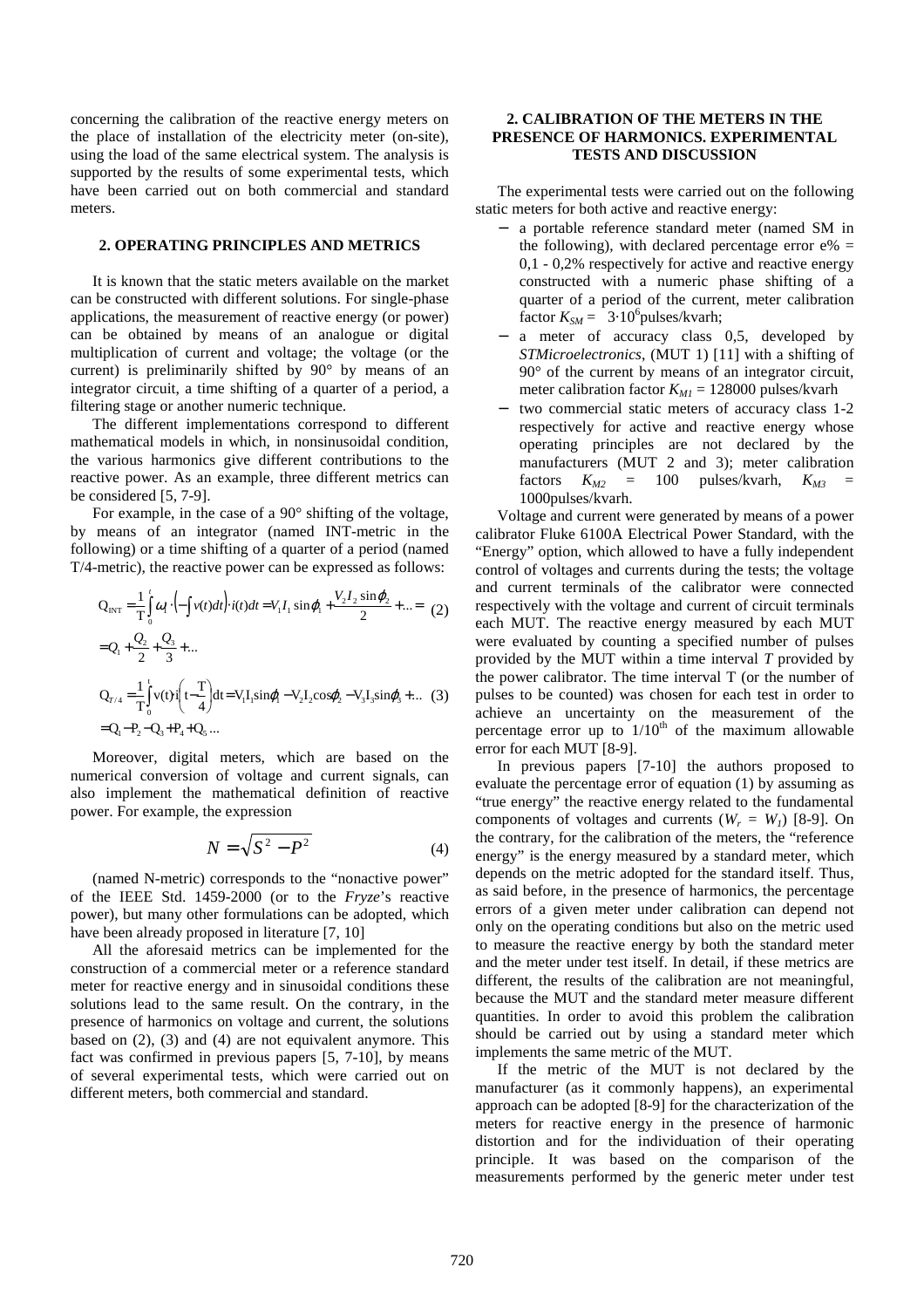with the theoretical results that can be obtained with the mathematical model of the different metrics that can be implemented for the meters. The test conditions for the experimental approach were developed starting from the only available accuracy test condition in the presence of harmonics required in the standard for active static meters [12-13]. In detail, voltage and current waveforms with a  $5<sup>th</sup>$ or a 3<sup>rd</sup> harmonic component (THD<sub>V</sub> = 10%, THD<sub>I</sub> = 40%,) were considered. The experimental tests were carried out by varying the phase angles between harmonics [8-9]. The approach was applied and verified on some meters of different accuracy classes. It was demonstrated that this approach could give some useful information for the characterization of the meters in the presence of harmonic distortion. In fact when the operating principle is declared by the manufacturer, some previsions can be made regarding the behaviour of the meter also in the presence of harmonics. On the other hand, when the operating principle of a meter is unknown, it can be recognized starting from the knowledge of the different operating principles that can be implemented and the analysis of the response of the meter under the proposed test condition.

As regard the meters under test, the aforesaid experimental approach was applied to the MUTs 2 and 3, whose metrics were not declared by the manufacturer; from the results obtained, it was deduced that the MUT 2 implements the N-metric, while the MUT 3 implements the T/4-metric.

In the viewpoint of an on-site calibration, the real operating conditions can be very far from the test conditions previously mentioned. Thus, for the aim of this paper, some more realistic test conditions were considered, by choosing the harmonic content of voltage and current in accordance with the limits reported respectively in CEI EN 50160 [14] and EN IEC 61000-3-2 [15] The tests were carried out with rms voltage and current equal respectively 230 V, 5A and fundamental power factor equal to 0,894 inductive (senφ=0,447) corresponding at the first threshold of penalization for the consumption of reactive energy in Italy ( $Q=50\%$ P). The total harmonic distortions are: THD<sub>V</sub>=7,9%,  $THD<sub>I</sub>=28%$ . The harmonic content of voltage and current is detailed in Table I.

Table I: Test conditions. Harmonic voltages and currents (expressed as a percentage of fundamental components) and related phase angles

| Harmonic<br>order | Voltage  | Current  | Phase angle   |
|-------------------|----------|----------|---------------|
|                   | [% of]   | [% of]   | between       |
|                   | fundam.] | fundam.] | harmonics [°] |
|                   |          |          |               |
|                   |          | 2,69     |               |
|                   |          |          |               |
|                   |          |          |               |

Firstly, in order to have a common reference for the comparison of the MUTs 1-3 and the SM, the percentage error can be calculated with respect to the reactive energy related to the fundamental components of voltages and currents, assumed as conventional "true value" ( $W_t = W_l$  in equation 1) [5-7]. In this case, the calibrator provides the

basic values of reactive power  $Q<sub>l</sub>$ , as well as on reactive energy  $W_1$  at a given time interval *T*; this value of  $W_1$  was used as a reference for the evaluation of the percentage error *e1%*:

$$
e_1\% = \frac{W_r - W_1}{W_1} \cdot 100\tag{5}
$$

The obtained results are shown in Table II; in the table there are also reported the percentage errors  $e_{sm}$ %, which were evaluated by assuming as "true value" the energy *WSM* measured by the standard meter under test:

$$
e_{SM} \% = \frac{W_r - W_{SM}}{W_{SM}} \cdot 100 \tag{6}
$$

Table II: Percentage errors of the MUTs evaluated with respect to the fundamental reactive energy and the energy measured by the standard meter

| MUT                   | $e_1%$ | $e_{SM}$ % |
|-----------------------|--------|------------|
| <b>Standard Meter</b> | -4.9   |            |
| MUT1                  | 0,79   | 5.9        |
| MUT2                  | 20     | 27         |
| MUT3                  | -4.0   | 0,85       |

Secondly, the percentage errors of the MUTs and the standard meter were evaluated by assuming as "true energy":

Case 1): the energy  $W_{INT}$  obtained with the mathematical model percentage of the INT-metric (see equation 2), i.e. with respect to an hypothetical reference standard meter which implements the INT-metric;

$$
e_{INT} \% = \frac{W_r - W_{INT}}{W_{INT}} \cdot 100 \tag{7}
$$

Case 2): the energy  $W_{T/4}$  obtained with the mathematical model percentage of the T/4-metric (see equation 3), i.e. with respect to an hypothetical reference standard meter which implements the T/4-metric;

$$
e_{T/4}\% = \frac{W_r - W_{T/4}}{W_{T/4}} \cdot 100\tag{8}
$$

Case 3): the energy  $W_N$  obtained with the mathematical model percentage of the N-metric (see equation 4), i.e. with respect to an hypothetical reference standard meter which implements the N-metric.

$$
e_N \, \% = \frac{W_r - W_N}{W_N} \cdot 100 \tag{9}
$$

The results obtained are reported in figure 1; in the figure the results are compared with the values of  $e_1\%$ (equation 5). For aim of completeness, in the table III there are reported the percentage errors  $e_1\%$  of the three considered metrics  $(W_r = W_{INT}, W_r = W_{T/4}, W_r = W_N)$ respectively in equation 5).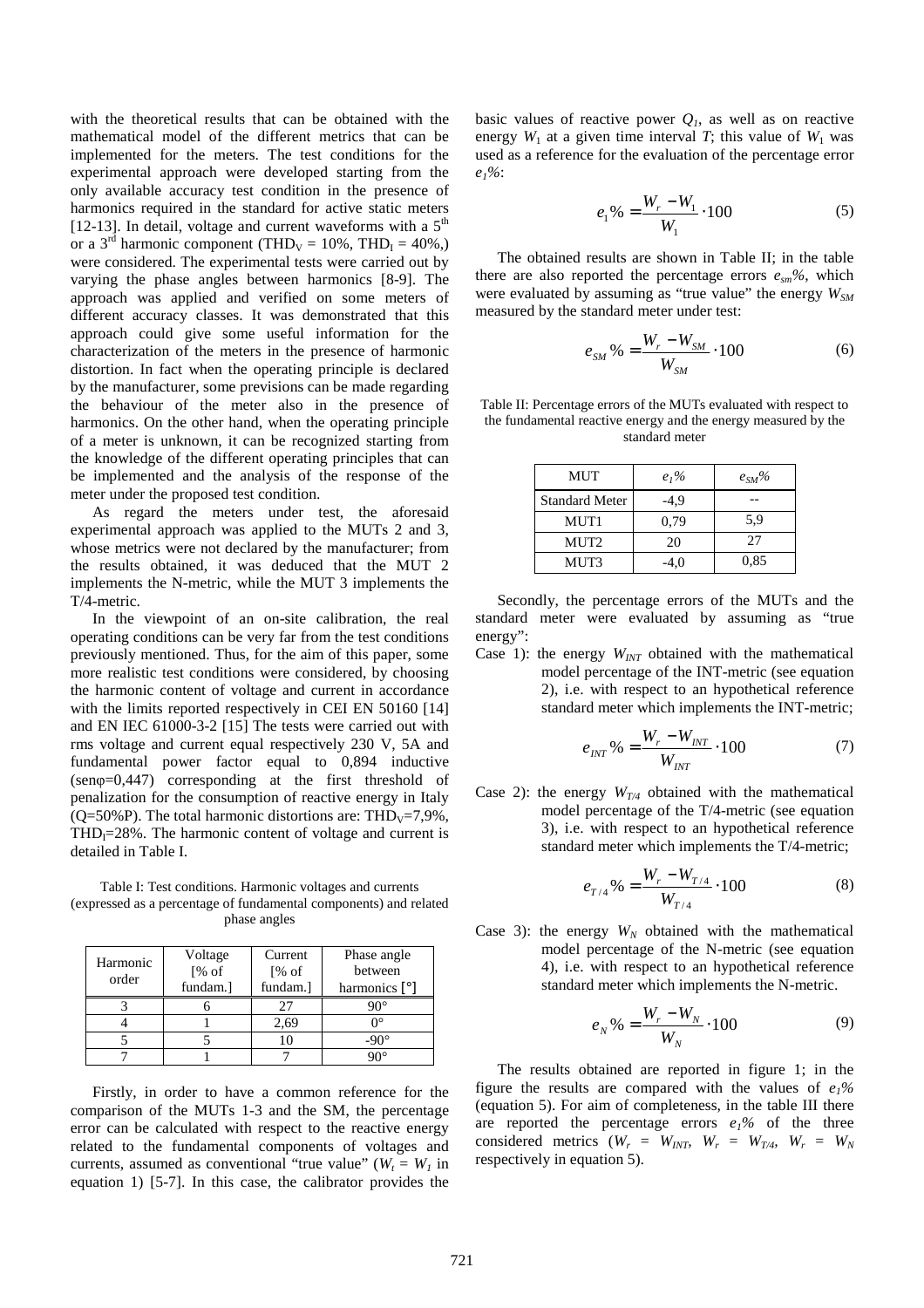As shown in the figure, the percentage errors of the meters under test can be very different, depending on the metric adopted as a reference (i.e., in practical cases, depending on the hypothetical reference standard meter used for the calibration). For example, in the case 1) (INT-metric) all the meters show very large values of the percentage error, with the exception of the MUT 1, which, as declared by the manufacturer, implements the INT-metric. Thus, for the meters MUT 2-3 and SM, the percentage errors should not allow the meters to respect the limits of a theoretical calibration curve (where the maximum permissible error for that condition is equivalent to 3,96% for the commercial meters [4]). Similarly, in the case 2) (T/4-metric) the standard meter and the MUT 3 (which implement the T/4 metric) should respect the class limits, while in the case 3) these limits are respected only for the MUT 2 (which implements the N-metric). On the contrary, the results of table II show that the percentage error was lower than the class limit only for the MUT 3, which implements the same metric of the standard meter.

In conclusion, the meters under test are able to respect the class limits only when their percentage errors are evaluated with respect to the metric implemented by the meters themselves. On the contrary, if the percentage errors are evaluated with respect to a different metric, the meters under test can show very large percentage errors.

This means that, in practical cases, the results of a calibration in nonsinusoidal conditions can vary, depending on the metric implemented by the meter under test and the standard meter used as a reference. In such conditions, if the metrics are not a-priori known it is impossible to correctly understand the results of a calibration.

Table III: Percentage errors  $e_1\%$  of the metrics evaluated with respect to the fundamental reactive energy

| Metric     | $e_1%$ |
|------------|--------|
| <b>INT</b> | 1,4    |
| T/4        | -4,9   |
|            | 21     |



Figure 1: Experimental results. Percentage errors of the SM and the MUTs 1-3 evaluated with respect to the fundamental energy (*e1%*), the INT-metric ( $e_{INT}$ %), the T/4-metric ( $e_{TA}$ %) and the N-metric ( $e_N$ %). Test conditions of Table I.

# **4. CONCLUSIONS**

The problem of the calibration of the static meters for reactive energy in the nonsinusoidal conditions is a still open issue. The current standards do not define the metrological characteristics of the static meters for reactive in the presence of harmonic distortion, as well as some proper accuracy tests for their verification. In this situation, the manufacturers are allowed to implement different operating principles of construction of the meters, both commercial and standard. These metrics are all in accordance in sinusoidal conditions, but they can lead to the measurement of different quantities in the presence of harmonics. Thus, in the presence of harmonics, the performances of a given meter under calibration can depend not only on the operating conditions but also on the specific metric used to measure the reactive energy both by standard meter used as a reference and the meter under test itself.

In the paper, the problems related with the aforesaid consideration were presented and discussed, by means of several experimental tests. It was shown that for a given meter under test can respect the limits of a theoretical calibration curve or not, depending on the metric adopted for the standard meter used as a reference for the percentage errors. In real operating conditions and in the presence of distorted signals, a given MUT can present different percentage errors if they are evaluated with respect to different metrics.